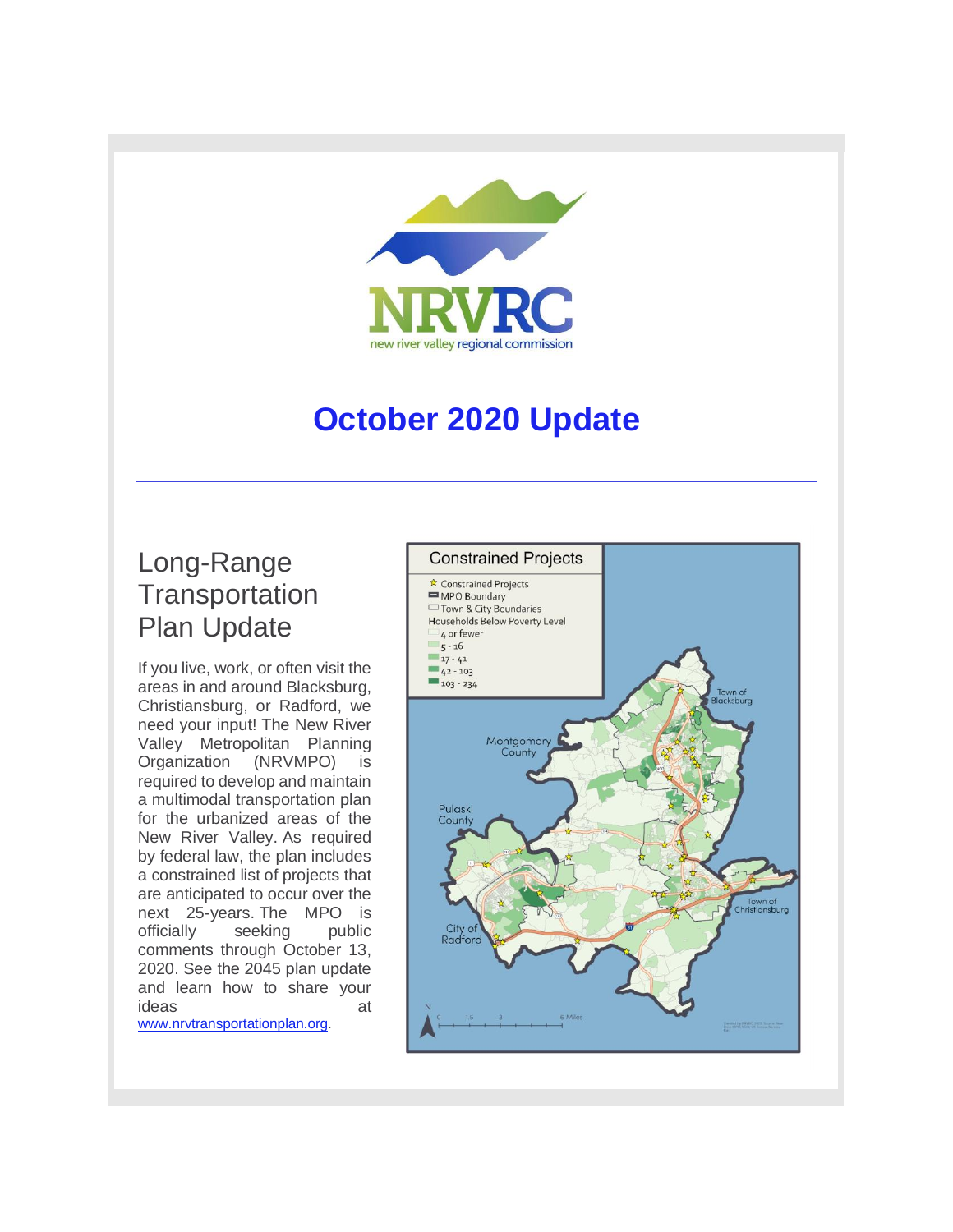For more information contact Elijah Sharp [\(esharp@nrvrc.org\)](mailto:esharp@nrvrc.org), 540-639-9313.

### ReNew the New



#### NRVRC Board Member Transitions

The New River Valley Regional Commission would like to thank Dr. Helen Harvey for representing the City of Radford. Dr. Harvey served on the Commission twenty nine years (1991- 2020) as a citizen representative. During her time on the Commission she played many instrumental roles having served as board chair (1990-1992), Commission representative to the NRV Development Corporation and Smart Beginnings NRV Advisory Board, and the executive director search committee in 2009. She was presented with a token of appreciation containing her dates of service to the region.

The Commission welcomes a new member, Jeff Martin, who joined the board September 18, 2020, filling the citizen representative role for the City of Radford.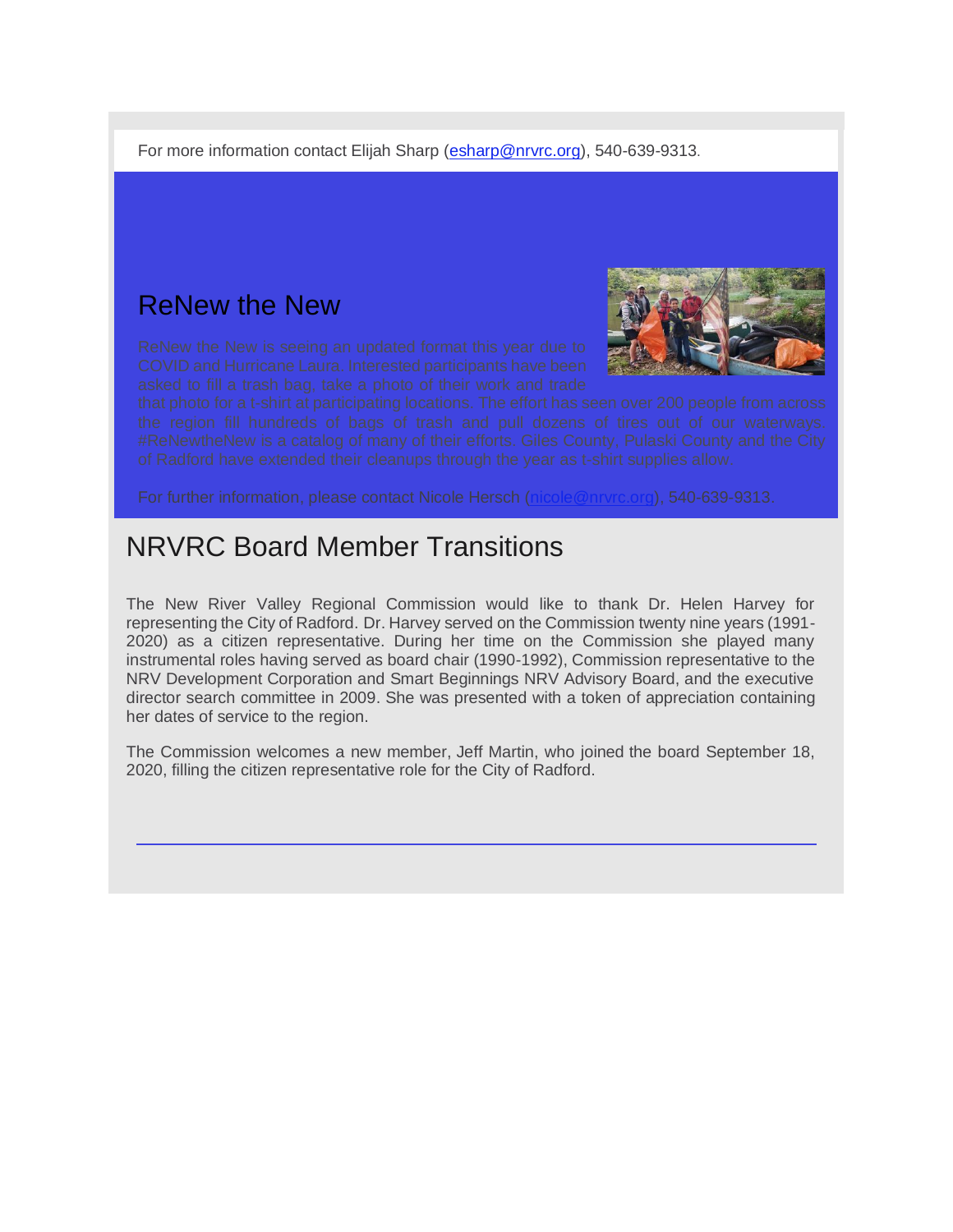## **Business** Continuity Team

The Business Continuity Team (BCT) was developed to assist businesses in navigating a COVID-19 environment.The team is composed of a Program Manager – Melanie Morris, a Public Health Director- Ashley Briggs, and a soon to be hired Public Health School Liaison. The BCT is funded by GO Virginia. matched with local government CARES Act funds and a



Melanie Morris, BCT Program Manager



**Ashley Briggs, BCT Public Health Director** 

Community Development Block Grant. The BCT has been working closely with the New River Valley Public Health Task Force and the New River Health District. The BCT has developed a toolkit for business owners/managers to establish an infectious disease protocol for not only COVID, but for other public health related issues. Once given the toolkit, the business will complete the initial steps and then receive a vendor list to call upon if they need services for site cleaning, legal advisement focused on human resource, or public relations assistance. The BCT will then reimburse the business up to 50% the cost for services.

In a month and a half since operations began, the BCT has provided information to over 100 employers in the NRV. They have consulted with 18 businesses on COVID cases and exposures with one business receiving onsite consultation for fitting of N95 masks.

In the coming months, the BCT is providing masks to all localities for election poll workers, along with an educational program on proper procedures for poll workers.

For more information on the Business Continuity Team, please contact Melanie Morris [\(mmorris@nrvrc.org\)](mailto:mmorris@nrvrc.org) or visit [www.nrvroadtowellness.com.](http://r20.rs6.net/tn.jsp?f=001SQ3ISY4kHS87M0frRLWjWgVmZuikyAz81PgiIZKGeJuiiJVUa4iZBAC-JAXel70Inbd8cgG_Y9gYo8L7XXf6zA5io69DEbOLC-qZvlLBfvpbxOQXRT69MXWD5IMVUa7Uf94FP0AoIWbPYeAtJ7L6mXIZi9thNhHn&c=0klewRZUVFOMqh9GX_RaW0dDTkHsbFNt0B7aFRDyFFAF8NimJiDAFA==&ch=1No2DzZyFkN_Vj7iclTj61pZftTPyxlelFfz_zZFU_cOAjSIhc8XKA==)

## NRV COVID Dashboard

The Regional Commission has been providing support to the New River Health District and New River Public Health Task Force by creating a NRV COVID Dashboard. This dashboard contains important regional data regarding the global pandemic and is shared each Monday, Wednesday, and Friday as part of the New River Public Health Task Force updates.